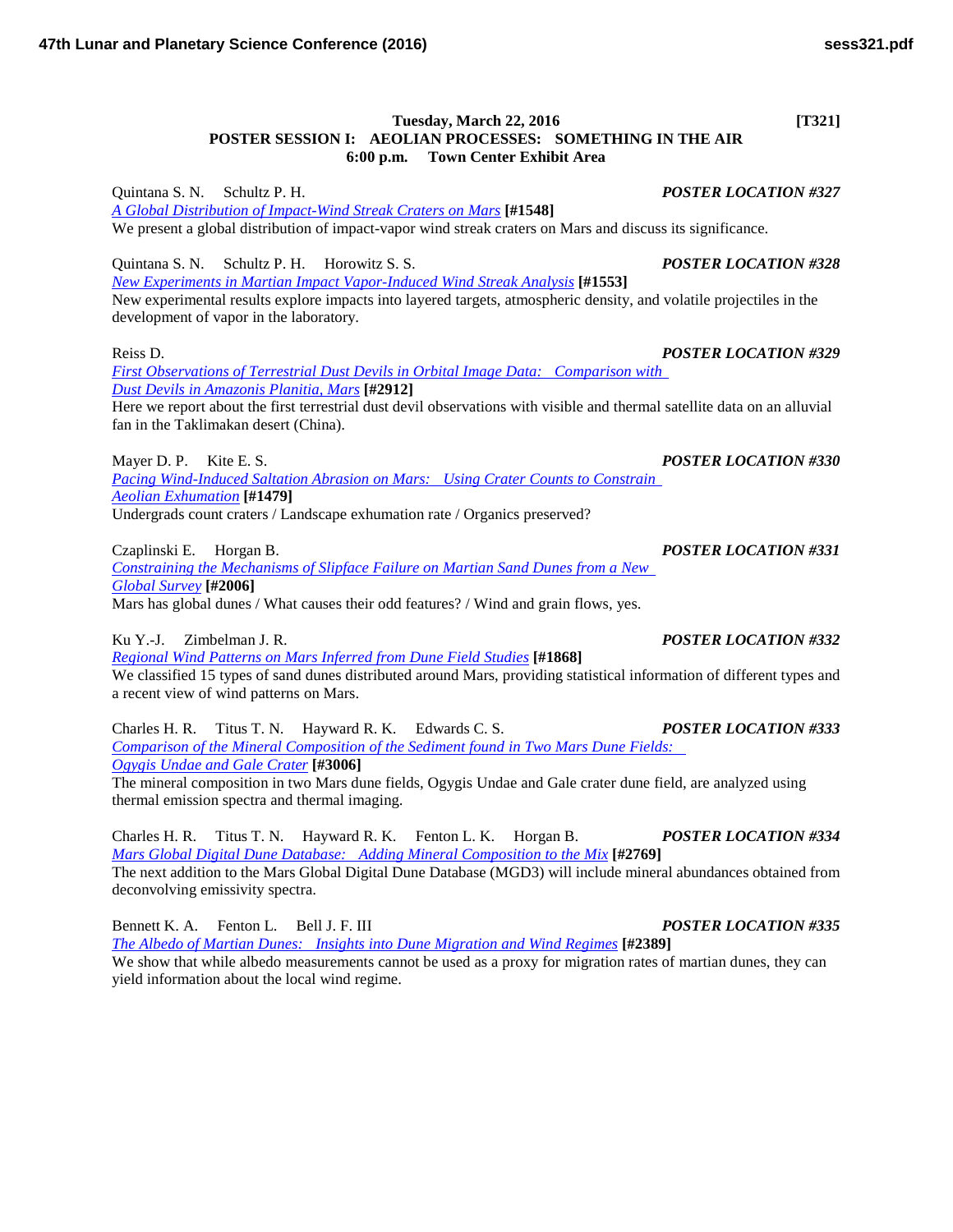Lapotre M. G. A. Ehlmann B. L. Fraeman A. A. Minson S. E. Ayoub F. et al. *POSTER LOCATION #336 [A Quantitative Assessment of Aeolian Fractionation at the Bagnold Dunes of Gale Crater,](http://www.hou.usra.edu/meetings/lpsc2016/pdf/1513.pdf)  [Mars, from Orbit to the](http://www.hou.usra.edu/meetings/lpsc2016/pdf/1513.pdf) Ground* **[#1513]** We assess the mineralogy of active sands from orbital visible-near infrared spectra along the traverse of Curiosity and compare our estimates to ground truth.

Van Kooten S. J. Putzig N. E. O'Shea P. M. Fenton L. K. *POSTER LOCATION #337 [Investigating the Poleward Trend of Southern Dune Field Stabilization on Mars Using](http://www.hou.usra.edu/meetings/lpsc2016/pdf/2528.pdf)  [Thermophysical](http://www.hou.usra.edu/meetings/lpsc2016/pdf/2528.pdf) Observations* **[#2528]** We hunt subsurface martian ice by matching thermal data to thermophysical models, explaining latitude-dependent dune field morphology and tracing local climate.

Fenton L. K. Bishop J. L. King S. Lafuente B. *POSTER LOCATION #338 [Aeolian Transport in Olympia Undae, Mars, Based on a Field Study at White Sands](http://www.hou.usra.edu/meetings/lpsc2016/pdf/2183.pdf)  [National Monument, New](http://www.hou.usra.edu/meetings/lpsc2016/pdf/2183.pdf) Mexico, USA* **[#2183]** Gypsum on Mars dunes,white crystals blown to the crests.How does wind do that?

Ballard M. J. Ewing R. C. Lapotre M. G. A. *POSTER LOCATION #339 [Variations in Bedform Wavelength by Elevation on](http://www.hou.usra.edu/meetings/lpsc2016/pdf/2977.pdf) Mars* **[#2977]** Dune, TAR, ripple, and protodune wavelengths are measured across a range of elevations on Mars. The wavelength-elevation correlation depends on bedform type.

Bishop B. B. Lewis C. L. Radebaugh J. R. Christiansen E. H. C. *POSTER LOCATION #340 [Dune Width and Spacing in Titan's Belet Sand Sea in Relation to Topography Highlights](http://www.hou.usra.edu/meetings/lpsc2016/pdf/2663.pdf)  [Potential Sediment Transport](http://www.hou.usra.edu/meetings/lpsc2016/pdf/2663.pdf) Patterns* **[#2663]**

Dune width/spacing in Titan's Belet Sand Sea in relation to latitude, distance from upwind margins, and regional topography highlight transport patterns.

Nield E. V. \* Burr D. M. Bridges N. T. Smith J. K. Emery J. P. et al. *POSTER LOCATION #341 [A Wind Tunnel Study of the Effect of Pressure on Saltation Threshold](http://www.hou.usra.edu/meetings/lpsc2016/pdf/1028.pdf) Conditions* **[#1028]** The proportion of grains entrained under fluid and impact conditions is measured using high-speed videography for a range of surface pressures (1–20 bar).

Burr D. M. Nield E. V. Neakrase L. D. V. *POSTER LOCATION #342 [A Community Archive of Threshold \(Minimum\) Wind Speed Data from Wind Tunnel Experiments:](http://www.hou.usra.edu/meetings/lpsc2016/pdf/1047.pdf)  [Initiation of an Aeolian Data](http://www.hou.usra.edu/meetings/lpsc2016/pdf/1047.pdf) Archive* **[#1047]**

Understanding aeolian processes advances by experiment. We are creating an archive of threshold data from wind tunnels and welcome additional contributions.

Yu X. Horst S. M. He C. Bridges N. T. Burr D. M. *POSTER LOCATION #343 [Quantifying Water Content and Equilibration Timescale of Wind Tunnel](http://www.hou.usra.edu/meetings/lpsc2016/pdf/2683.pdf) Materials* **[#2683]** To improve our understanding of the effect of interparticle forces, we measured water content and equilibration timescales for various wind tunnel materials.

Swann C. Ewing R. C. Sherman D. J. *POSTER LOCATION #344*

*[Thresholds for Aeolian Sand Transport](http://www.hou.usra.edu/meetings/lpsc2016/pdf/2410.pdf) on Earth and Mars* **[#2410]** This study proposes the use of scale dependent threshold to model aeolian transport processes at micro and macro scales.

Marshall J. R. *POSTER LOCATION #345*

*[Longevity of Martian Aeolian Sand: Attrition May Be More Benign than on](http://www.hou.usra.edu/meetings/lpsc2016/pdf/1807.pdf) Earth* **[#1807]** Sand attrition on Mars may be more benign than on Earth as indicated by abrasion and wind tunnel experiments, fracture analysis, and aerodynamics analysis.